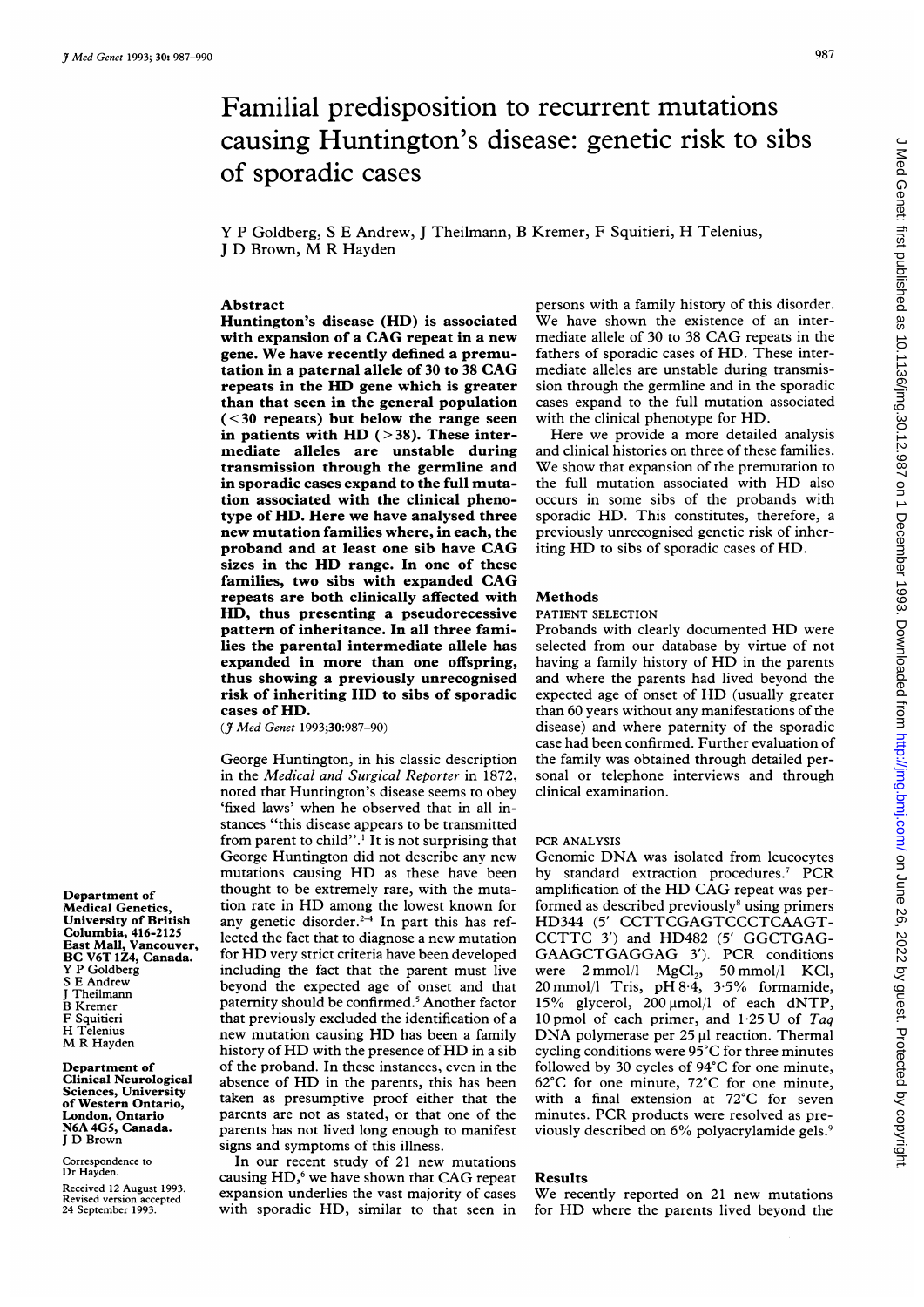expected age at onset in the family and did not show any signs or symptoms of HD. We have identified three out of the 21 families where, in each, the father had an allele size of between 35 and <sup>38</sup> CAG repeats which on more than one occasion has expanded during transmission through the germline with the result that more than one offspring has a repeat length in the range seen in affected persons with HD  $(figure A-C)$ .

The structure of these families has been changed to protect the confidentiality of family members.

#### FAMILY 1

The proband presented in her early twenties with mild speech disturbance and personality change. Associated with this, a mild involuntary movement disorder was evident, particularly affecting the hands and legs. With time, the disease showed inexorable progression with increasing chorea and further disturbance in gait. Associated with this were significant



Pedigrees showing trinucleotide repeat length in new mutation families. CAG repeat sizes of lower and upper alleles are shown. (A) Family 1. The intermediate allele of <sup>38</sup> CAG repeats in the father has expanded to 52 in the proband and 43 in the sib. (B) Family 2. The intermediate allele of 37 repeats in the father has expanded to 53 repeats in the proband and to 40 and 41 in two other sibs.  $(C)$  Family 3. Two sibs have  $CAG$ repeat sizes in the HD range and have clinical features of HD, mimicking a recessive pattern of inheritance.

personality changes. By her early thirties this patient showed <sup>a</sup> more rigid phenotype and became anarthric. She had classical clinical signs consistent with the natural history of HD.

CT examination showed an enlargement of the lateral ventricles and a disturbance of the FH/CC ratio consistent with caudate nucleus atrophy. Examination with positron emission tomography (PET) showed impaired uptake of glucose in the basal ganglia consistent with this diagnosis. Examination of her peripheral smear showed no acanthocytosis and serum copper and caeruloplasmin were normal.

Detailed family history showed no evidence for HD in either of her parents. Both parents lived beyond the age of <sup>60</sup> and had no manifestations of this illness. Furthermore, detailed family history on both sides of the family over five generations yielded no evidence for any progressive neurological disorder in any family relative. Paternity studies with HLA typing confirmed that this offspring was the child of her supposed parents.

DNA analysis showed that the proband had alleles with CAG repeat lengths of <sup>52</sup> and <sup>22</sup> for the upper and lower alleles respectively (figure A). The father of the proband died in his mid sixties. Detailed neuropathological examination in the father provided no evidence for HD; however, repeat analysis on DNA extracted from brain showed one CAG allele in the normal range (19 repeats) and one of intermediate size (38 repeats). A sib of the proband was found to have CAG repeat lengths of <sup>43</sup> and 19 for the upper and lower alleles respectively. This sib is completely asymptomatic at present and shows no signs of this disorder. Thus, in this family the intermediate allele of 38 in the father had expanded to 52 in one of the offspring and 43 in another.

### FAMILY 2

This patient (figure B) first presented in the late twenties with significant depression and mild involuntary movements. Clinical examination showed evidence of chorea, impaired eye movements, hyperreflexia, and a gait disturbance. The disease showed <sup>a</sup> significant progression over the next 10 years with increasing chorea, progressive intellectual decline, and further disturbances in gait, speech, and swallowing. CT scan showed caudate nucleus atrophy. This patient died approximately 14 years from the time of onset and a detailed pathological examination found neuronal loss in the caudate nucleus associated with astrocytosis, thus confirming the diagnosis of HD.

Detailed interview and examination of the parents showed that both parents were over 70 years old without signs or symptoms of any neurological illness. There was no evidence for a progressive neurological disorder in either parent or any of their ancestors.

The proband is one of a sibship of four where no other sibs manifest any signs or symptoms of this illness. Detailed paternity studies using polymorphic DNA markers confirmed that all the children were the offspring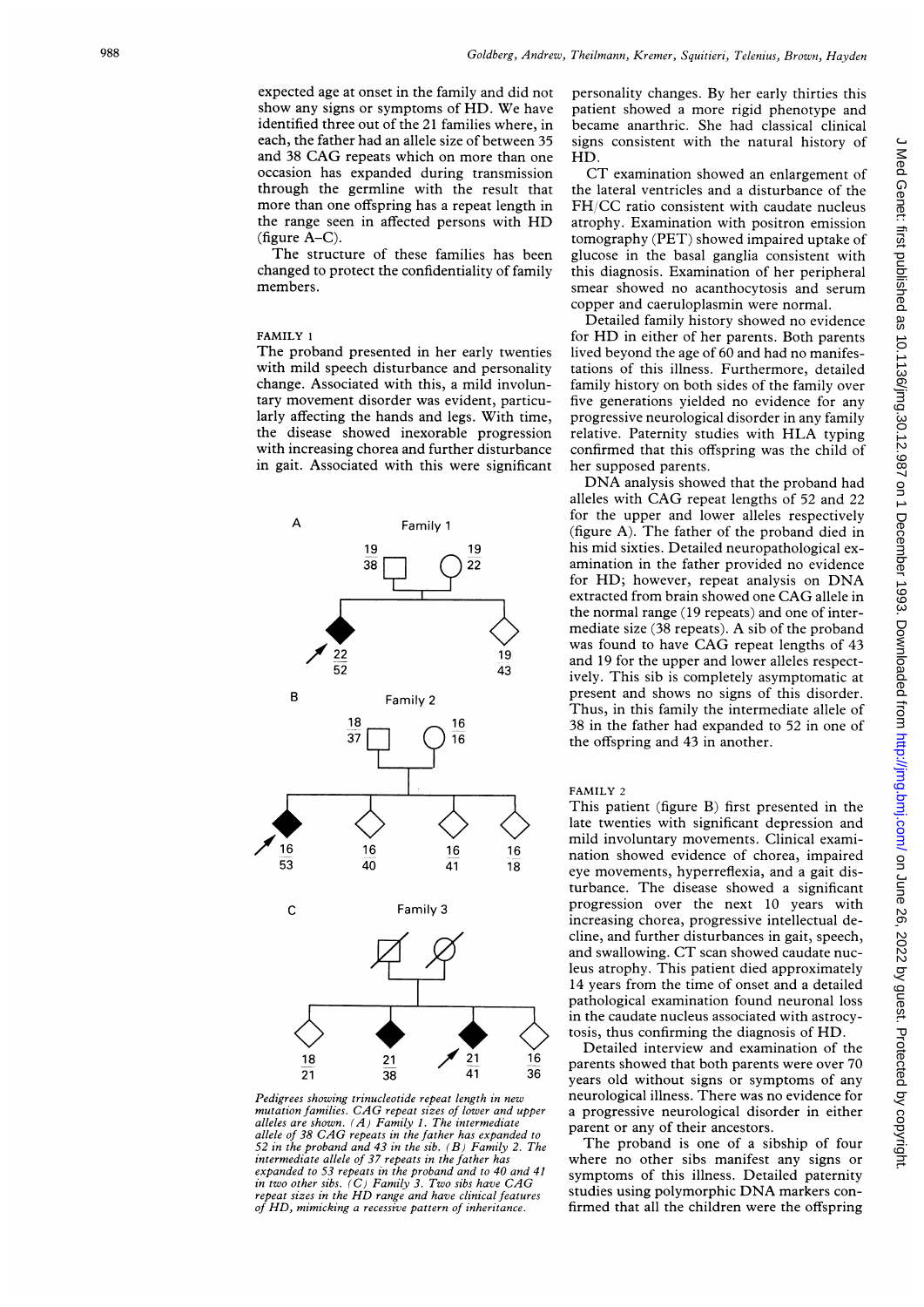of these parents. The father and mother had upper alleles of 37 and 16 respectively, while the proband had an upper allele size of 53 repeats. Molecular analysis of the three sibs showed that one sib had allele sizes within the normal range at 16 and 18 respectively, while two other sibs had upper alleles consistent with the affected range for HD, of 40 and <sup>41</sup> respectively (figure B). Detailed haplotype analysis using markers at D4S127, D4S95, and an AccI polymorphism within the gene (manuscript in preparation) showed that the upper allele in the father had expanded to the allele size of 53 in the proband and to 40 and 41 in two of the other offspring.

# FAMILY <sup>3</sup>

The proband in family <sup>3</sup> (figure C) had onset of clinical features with clumsiness, involuntary movement disturbances, and personality change aged 39. The illness followed <sup>a</sup> progressive course and the diagnosis of possible HD was made based on the clinical presentation and evidence for caudate nucleus atrophy on CT scan. The parents were both dead but neither of them had suffered from any neurological disorder. Both had lived beyond the age of 50. Both sets of grandparents had lived beyond the age of 60 and detailed history showed no evidence of any neurological disorder in any first, second, or third degree family relatives.

A sib of the proband first developed involuntary movements and personality changes aged 49. This was associated with intellectual decline and memory loss. The movement disorder was progressive, associated with the characteristic gait and this patient also had evidence for caudate nucleus atrophy on CT scan. The diagnosis of HD was made despite the fact that neither of the parents manifest this illness. The clinical phenotype was very similar to that seen in the proband although this occurred 10 years later.

Molecular analysis showed that all children in this sibship were offspring of the same parents. The CAG repeat length could be determined in all four sibs. The proband had an upper allele of 41, while the affected sib had an upper allele of 38 repeats (figure C). Another sib had an upper allele size in the intermediate range (36 repeats), while another had both allele sizes within the normal range of 18 and 21.

## Discussion

In the past <sup>a</sup> family history of HD in <sup>a</sup> sib, even in the absence of <sup>a</sup> history of HD in the parents, immediately excluded a new mutation causing this disorder in this family. In these three families we have shown that an intermediate CAG allele within the HD gene present in one of the parents has undergone expansion in at least two offspring, resulting in an allele size within the range seen in persons with HD. This expansion has occurred during transmission through the germline.

We have previously shown that in all seven

intermediate allele was of an advanced age<sup>6</sup> (mean  $36.7$  years, range  $29-55$ ) at the time of birth of the sporadic case of HD, which is similar to that seen in the parents of other patients representing new mutations for autosomal dominant disorders.<sup>11-13</sup> Thus, several factors appear to be predisposing to recurrent CAG expansion in offspring into the range expected to result in clinical signs of HD. These include the presence of the intermediate allele or premutation in the range greater than that seen in the general population  $(>30$  repeats) but below the range seen in most patients with HD. Other factors include transmission through the male germline and advanced paternal age. In family 3, the presence of HD in two sibs and no clinical features in either parent would lead to the appearance of pseudorecessive inheritance for HD which is, however, the result of recurrent expansion of the intermediate allele in different offspring. Clearly, it is apparent from these studies that there is a risk of inheriting an expanded allele for sibs of sporadic cases of HD.

The precise estimates of the likelihood of expansion of the intermediate allele during transmission through the germline is uncertain. In our previous report, $6$  we showed 10 expansions of 24 meioses (42%) which would indicate that the maximum risk to <sup>a</sup> sib of <sup>a</sup> sporadic case of inheriting HD is likely to be not greater than 25%. This would reflect the likelihood that they would inherit the chromosome which contains the intermediate allele in the parent and that this CAG has undergone expansion. Clearly, however, larger studies in additional families are needed to provide a precise estimate of risk for these sibs. The important point is the recognition that in families with <sup>a</sup> recurrence of HD in <sup>a</sup> sib without any manifestation in the parents, this may represent recurrent expansion of an intermediate allele from an unaffected parent. The failure of inclusion of such cases in estimates of new mutation rate would also significantly lower the calculation of mutation rates for this disorder which is likely therefore to be higher than previously estimated.

This study is biased towards identification of families in whom there is <sup>a</sup> predisposition to expansion of the intermediate allele from parent to child since we have selected these families through an affected proband. The frequency of the intermediate allele in the general population is unknown. Only a proportion of persons with the intermediate allele, however, are likely to manifest CAG expansion during transmission through the germline. Once the factors contributing to CAG expansion are understood, this might provide further information for persons with intermediate alleles in the families in whom sporadic cases have previously been identified. In particular if it is confirmed that advanced paternal age is one factor contributing to expansion of this intermediate allele, this would be important information for such family members so that this